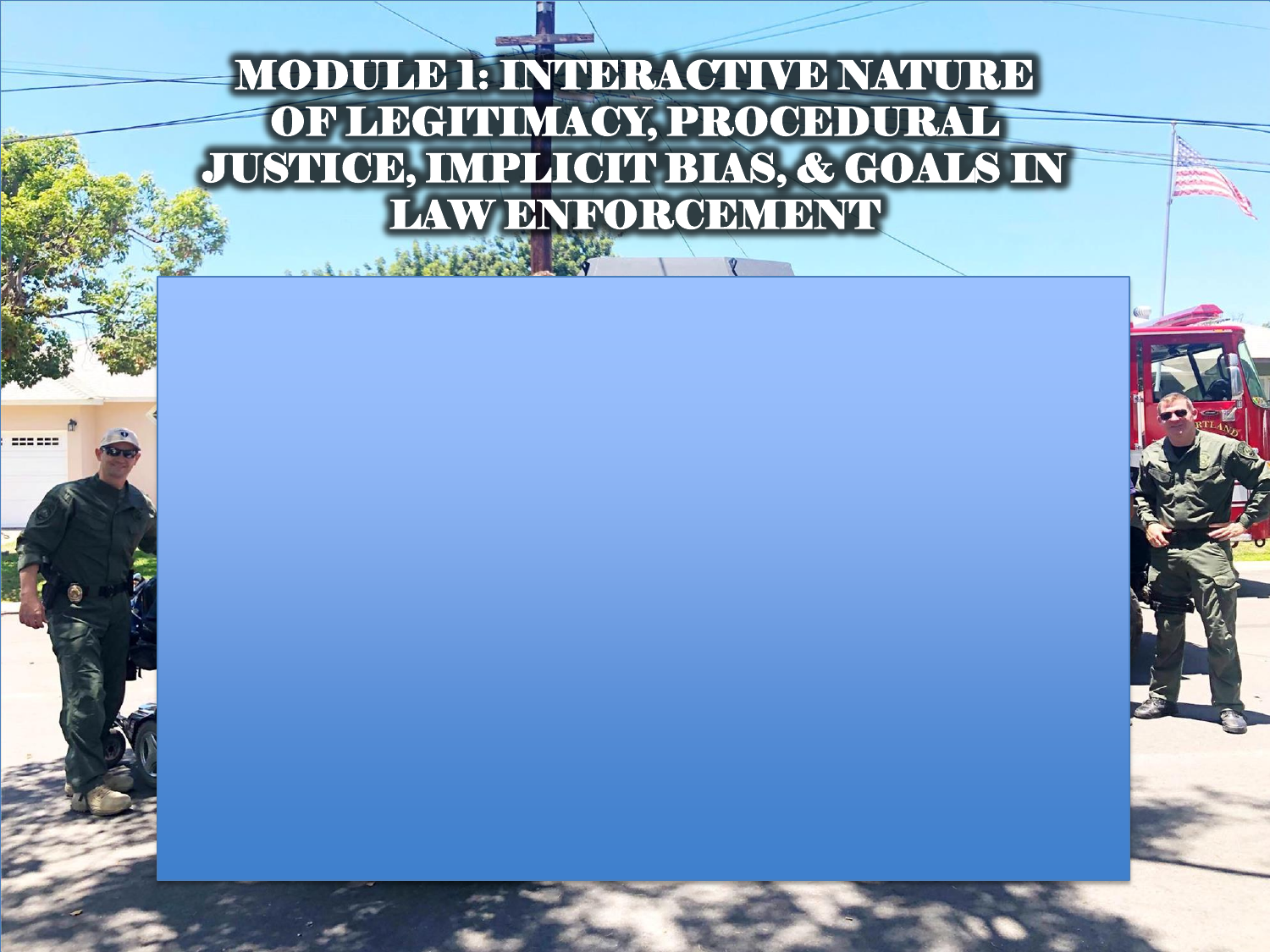#### **What Do Officers Think These Concepts Mean?**

- Verbal judo
- Political phrase
- Gentler/kinder ways of policing
- **What we are doing daily is not correct**
- **Corruption**
- **Building better relationships with the community**
- **Being nice to people**
- **I** I have no idea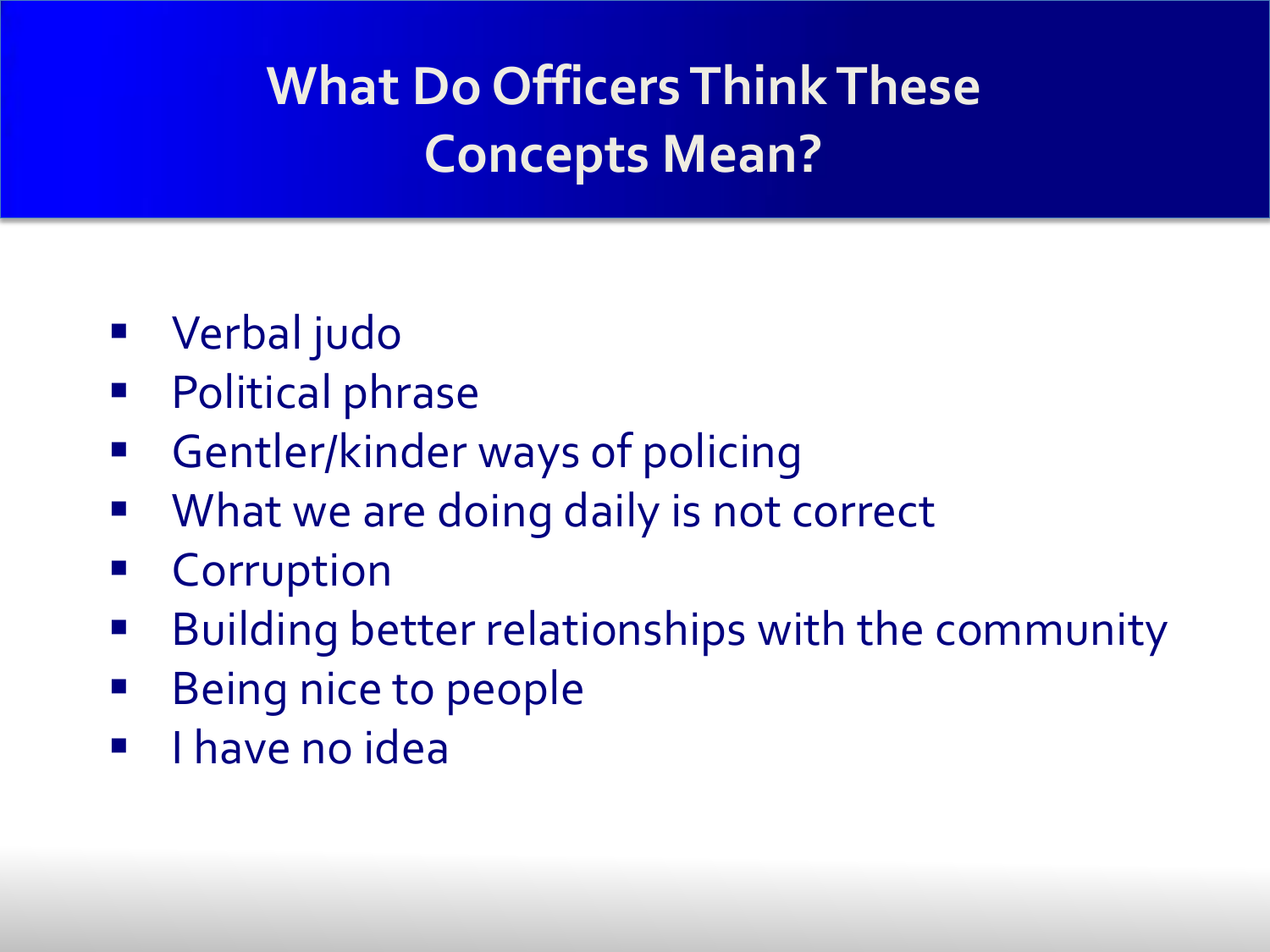### **Definitions**

**Legitimacy**: The public view of law enforcement as entitled to exercise authority in order to maintain social order, manage conflicts, and solve problems in the community.

**Procedural Justice**: The procedures used by law enforcement where citizens are treated fairly and with proper respect as human beings.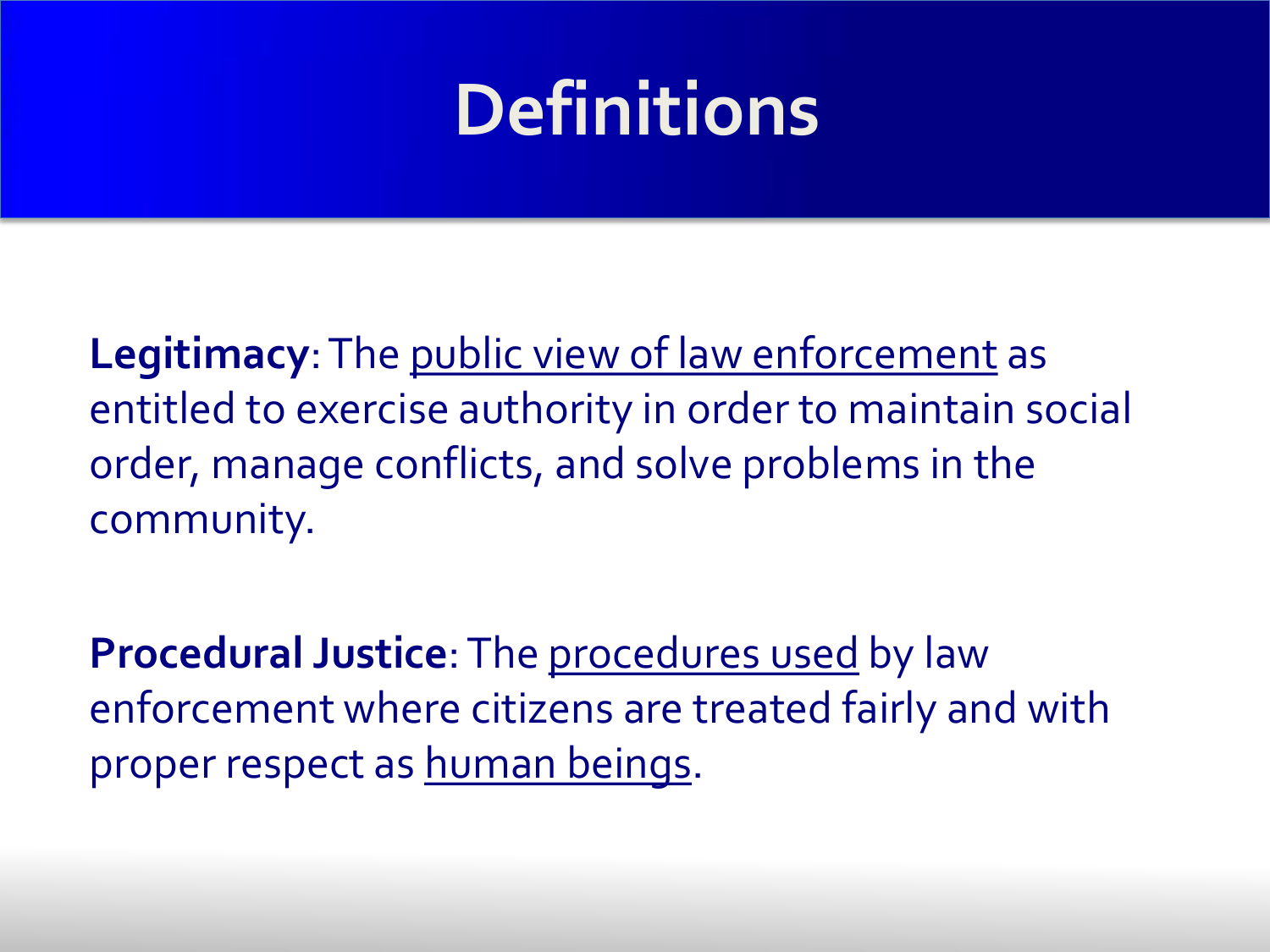## **Procedural Justice**

- **Voice (Listen)**
- **Neutrality (Be fair)**
- **Respectful treatment (Be respectful)**
- **Trustworthiness (Trying to do what's best for people)**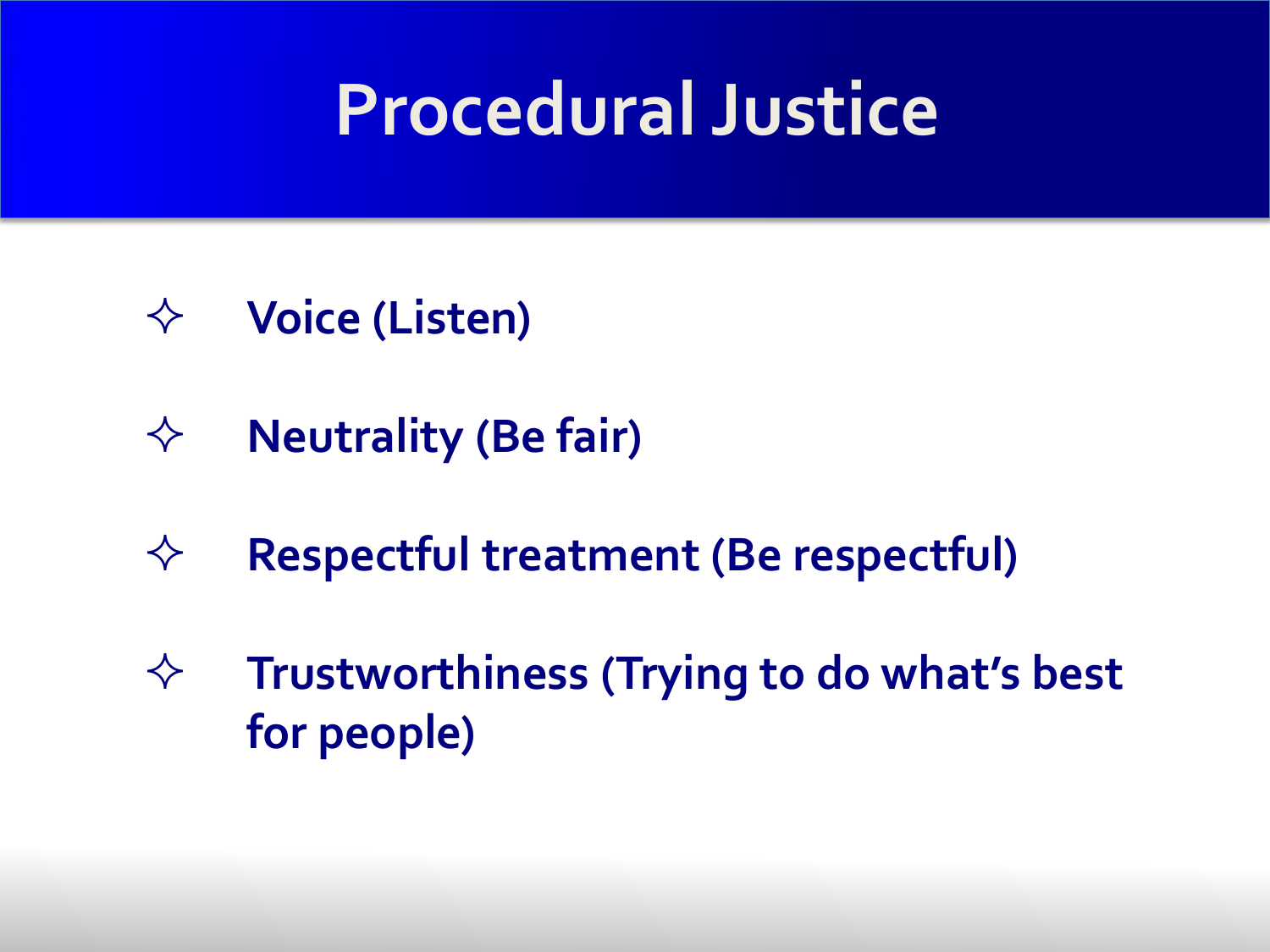# **Video: "Big Mike"**

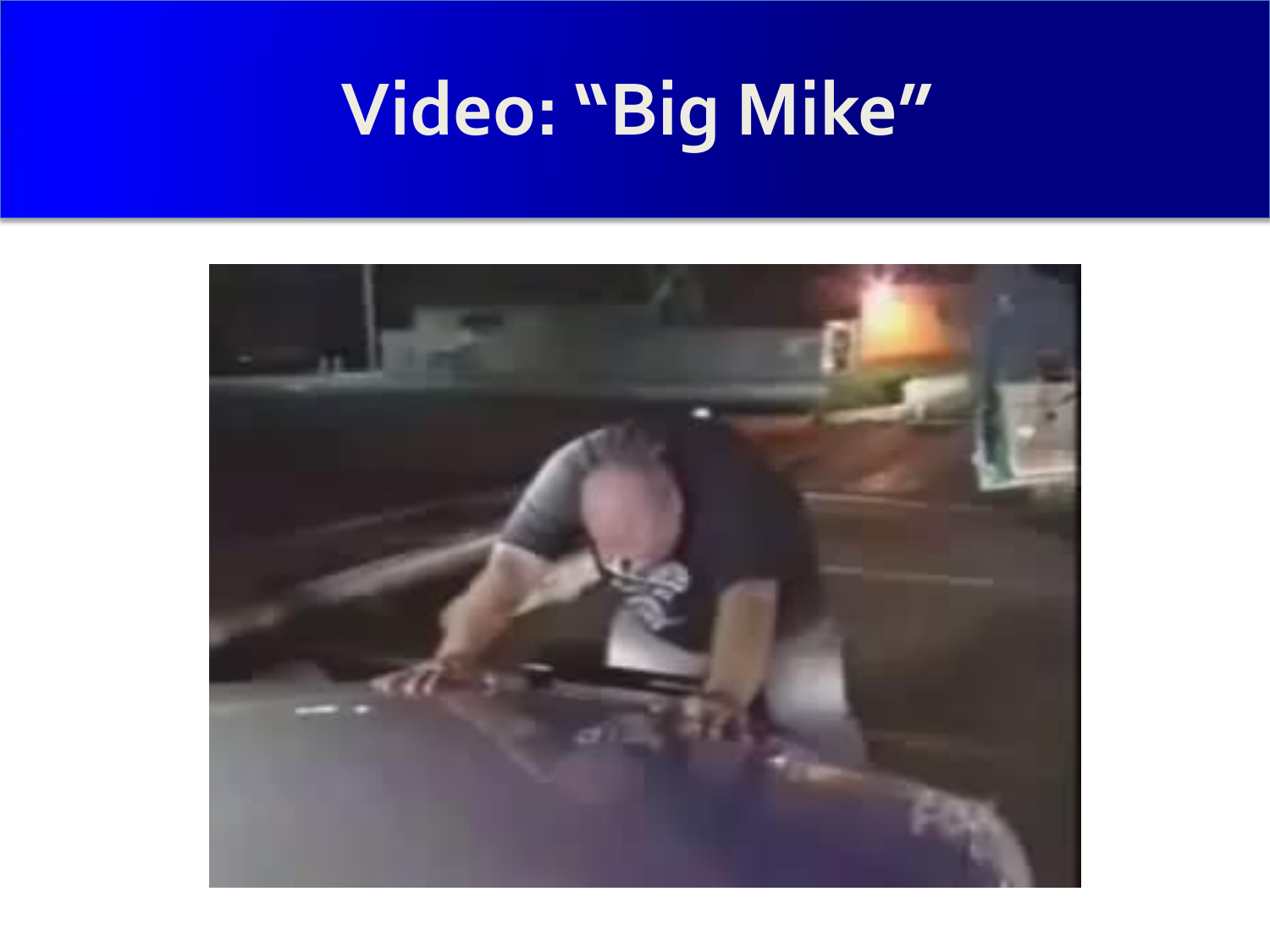# **Procedural Justice Leads to Legitimacy**

- When law enforcement gives people a voice, listen, are objective and respectful, they gain the trust of the public.
- **The Procedural Justice process of fairness and** respect leads people to view law enforcement as legitimate and trustworthy.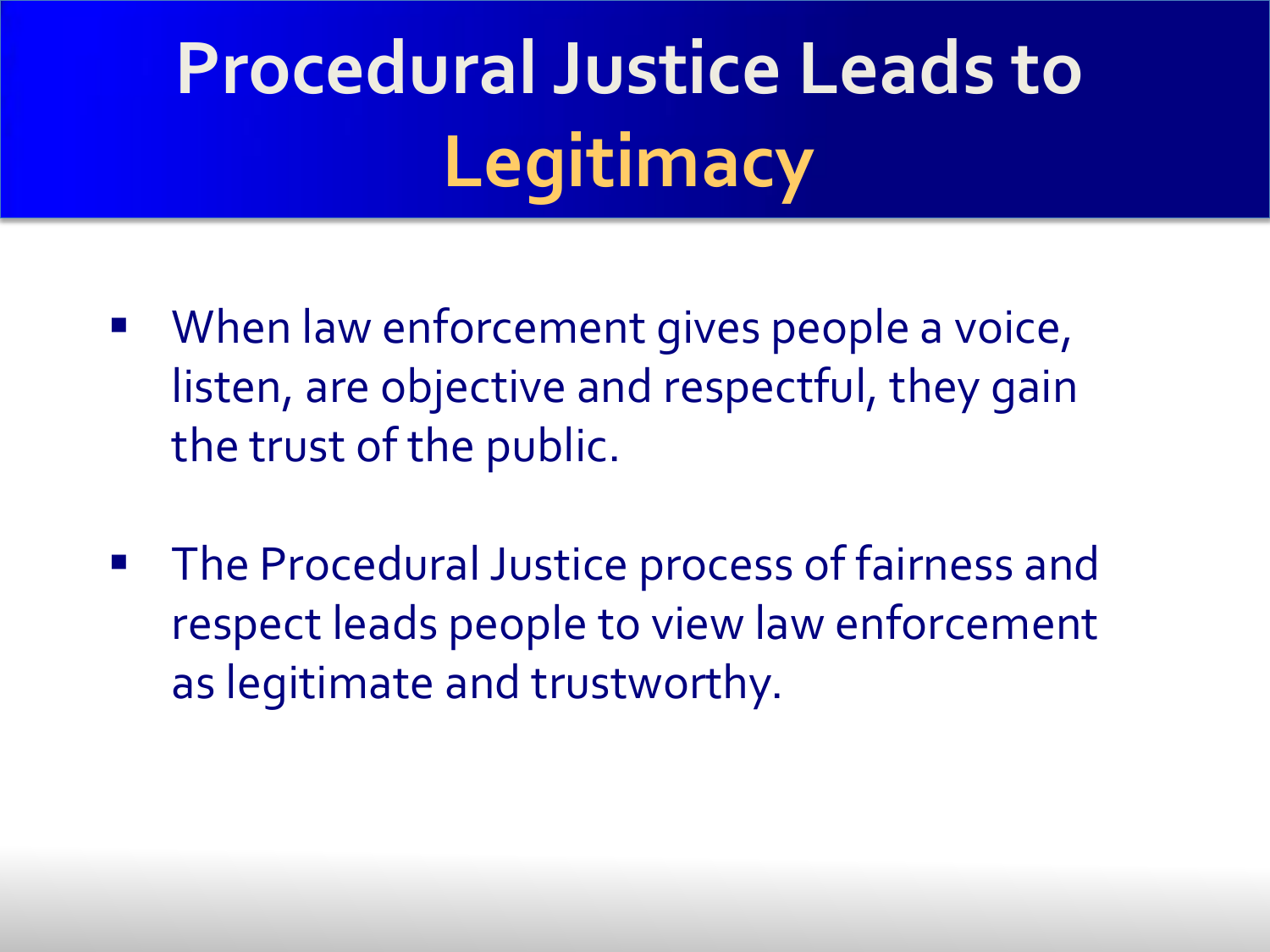## **Why are we here?**

**Utilizing Procedural Justice and gaining legitimacy benefits law enforcement.**

 $\diamond$  Safety increases

 $\diamond$  Stress levels decrease

 $\diamond$  Fewer complaints

**♦ Greater cooperation** 

 $\diamondsuit$  More voluntary compliance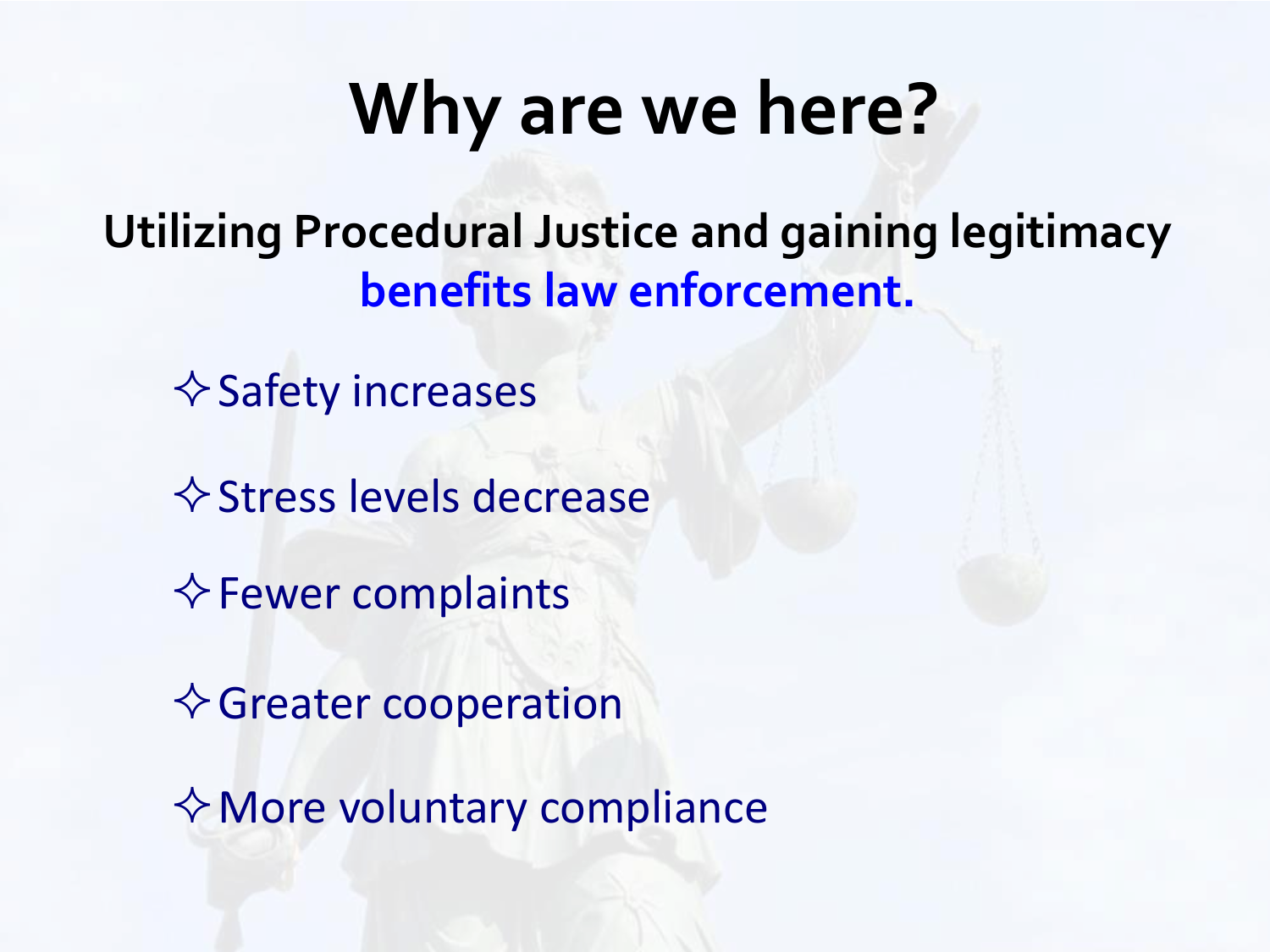**Group Exercise:** 

### **What are "Our Goals" in law enforcement?**

#### **What are your personal goals in law enforcement?**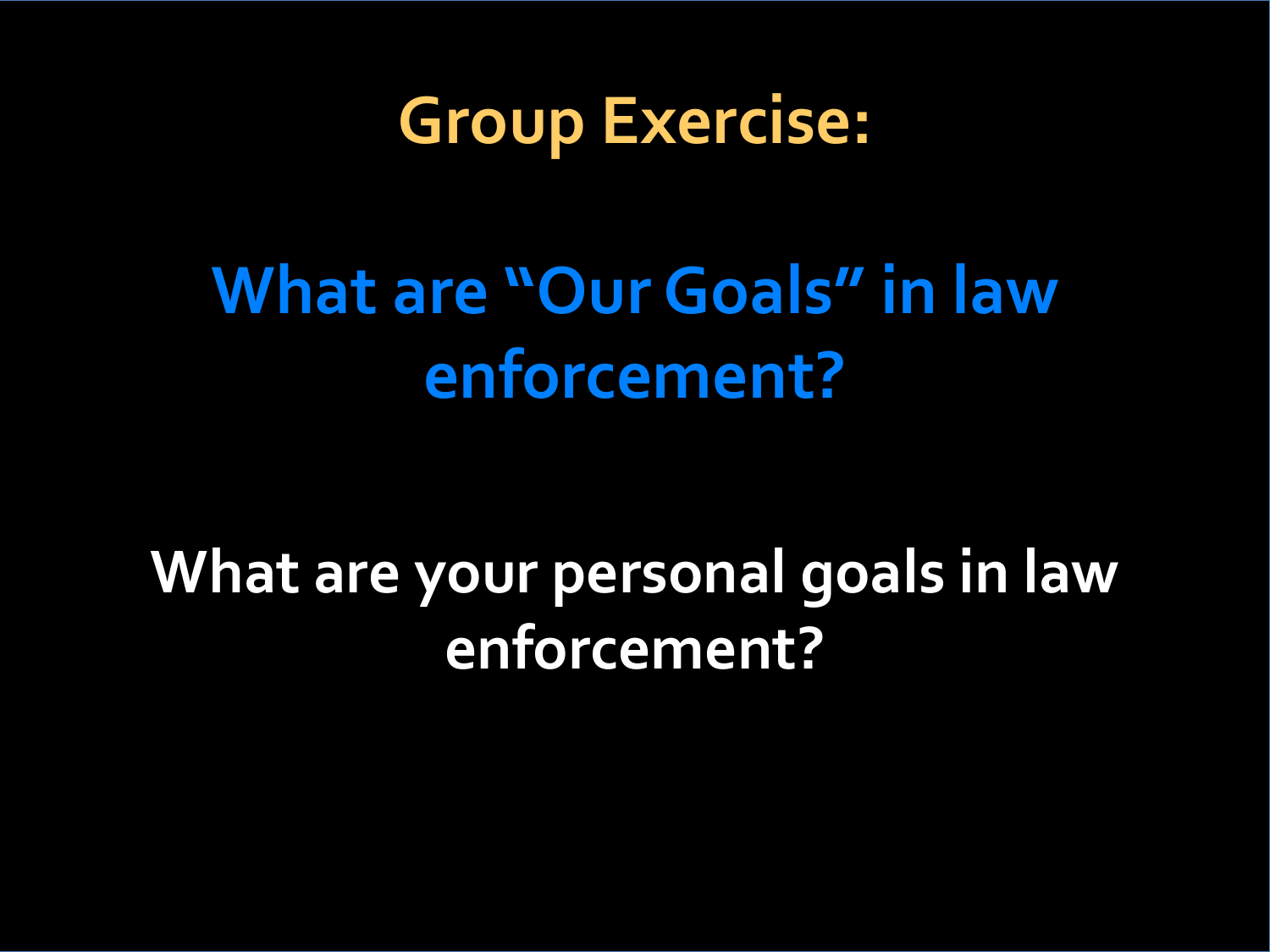#### **What are Our Goals in Law Enforcement?**

 $\Leftrightarrow$  Maintain social order  $\Leftrightarrow$  Prevent crime, stop crime  $\Diamond$  To be fair and impartial  $\Leftrightarrow$  Ensure constitutional rights  $\Diamond$  Safety, effectiveness, support  $\Diamond$  Serve and protect the public  $\Leftrightarrow$  Generate and hold public trust